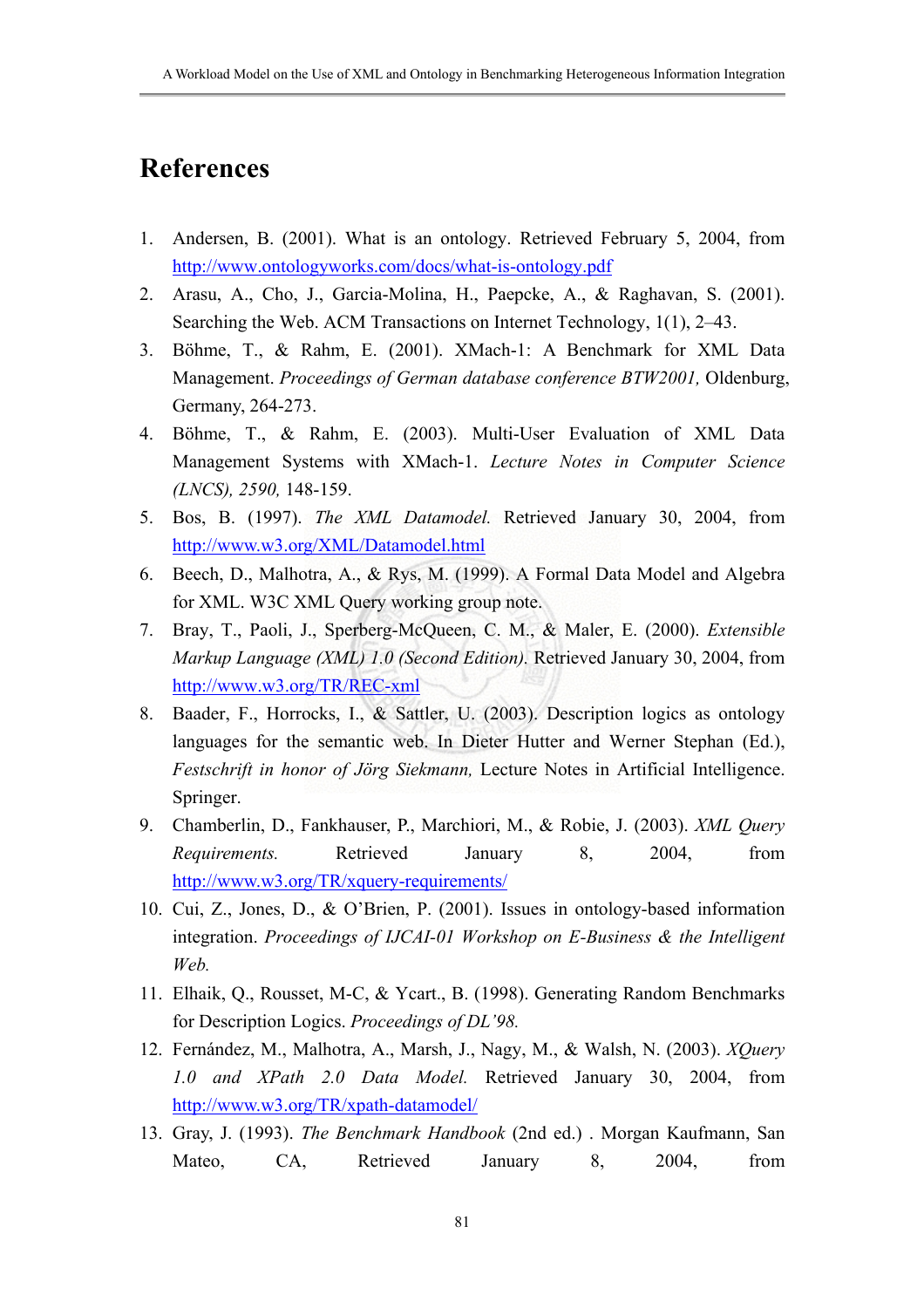<http://www.benchmarkresources.com/handbook/index.asp>

- 14. Gruber, T. R. (1993). Towards Principles for the Design of Ontologies Used for Knowledge Sharing. *International Workshop on Formal Ontology,* Padova, Italy.
- 15. Guo, Y., Heflin, J., & Pan, Z. (2003). Benchmarking DAML+OIL Repositories. *Proceedings of the 2nd International Semantic Web Conference, LNCS, 2870,*  613-627.
- 16. Gómez-Pérez, A. (1994). Some Ideas and Examples to Evaluate Ontologies. *Technical Report KSL-94-65,* Knowedge Systems Laboratory, Stanford University.
- 17. Gruninger, M., & Fox, M. S. (1995). Methodology for the design and evaluation of ontologies. *Proceedings of IJCAI'95 Workshop on Basic Ontological Issues in Knowledge Sharing.*
- 18. Horrocks, I. (2002). DAML+OIL: A Reason-able Web Ontology Language, *Proceedings of the 8th International Conference on Extending Database Technology: Advances in Database Technology,* 2-13.
- 19. Horrocks, I. (2002). *DAML+OIL and Description Logic Reasoning.* Retrieved February 12, 2004, from <http://www.dcs.shef.ac.uk/~angus/daml-oil-workshop/presentations/horrocks.pdf>
- 20. Horrocks, I., & Patel-Schneider, P. (1998). DL systems comparison. *Proceedings of DL'98.*
- 21. Heflin, J. (2003). *OWL Web Ontology Language Use Cases and Requirements.* Retrieved February 5, 2004, from <http://www.w3.org/TR/webont-req/>
- 22. Jiang, H., Lu, H., Wang, W., & Yu, J. X. (2002). Path Materialization Revisited: An Efficient Storage Model for XML Data. *The 13th Australasian Database Conference (ADC 2002), Melbourne,* Australia, 85-94.
- 23. Li, Y. G., Bressan, S., Dobbie, G., Lacroix, Z., Lee, M. L., Nambiar, U., & Wadhwa, B. (2001). XOO7: applying OO7 benchmark to XML query processing tool. *Proceedings of the tenth international conference on Information and knowledge management (CIKM),* Atlanta, Georgia, USA, 167-174.
- 24. Lehti, P. (2001). *Design and implementation of a data manipulation processor for an xml query processor.* Technical University of Darmstadt, Darmstadt, Germany, Diplomarbeit.
- 25. Maier, A., Aguado, J., Bernaras, A., Laresgoiti, I., Pedinaci, C., Pena, N., & Smithers, T. (2003). Integration with Ontologies. *Wissensmanagement 2003,* 21-24.
- 26. Manolescu, I., Florescu, D., & Kossmann, D. (2001). Answering XML Queries over Heterogeneous Data Sources. *Proceedings of the 27<sup>th</sup> VLDB Conference*, Roma, Italy.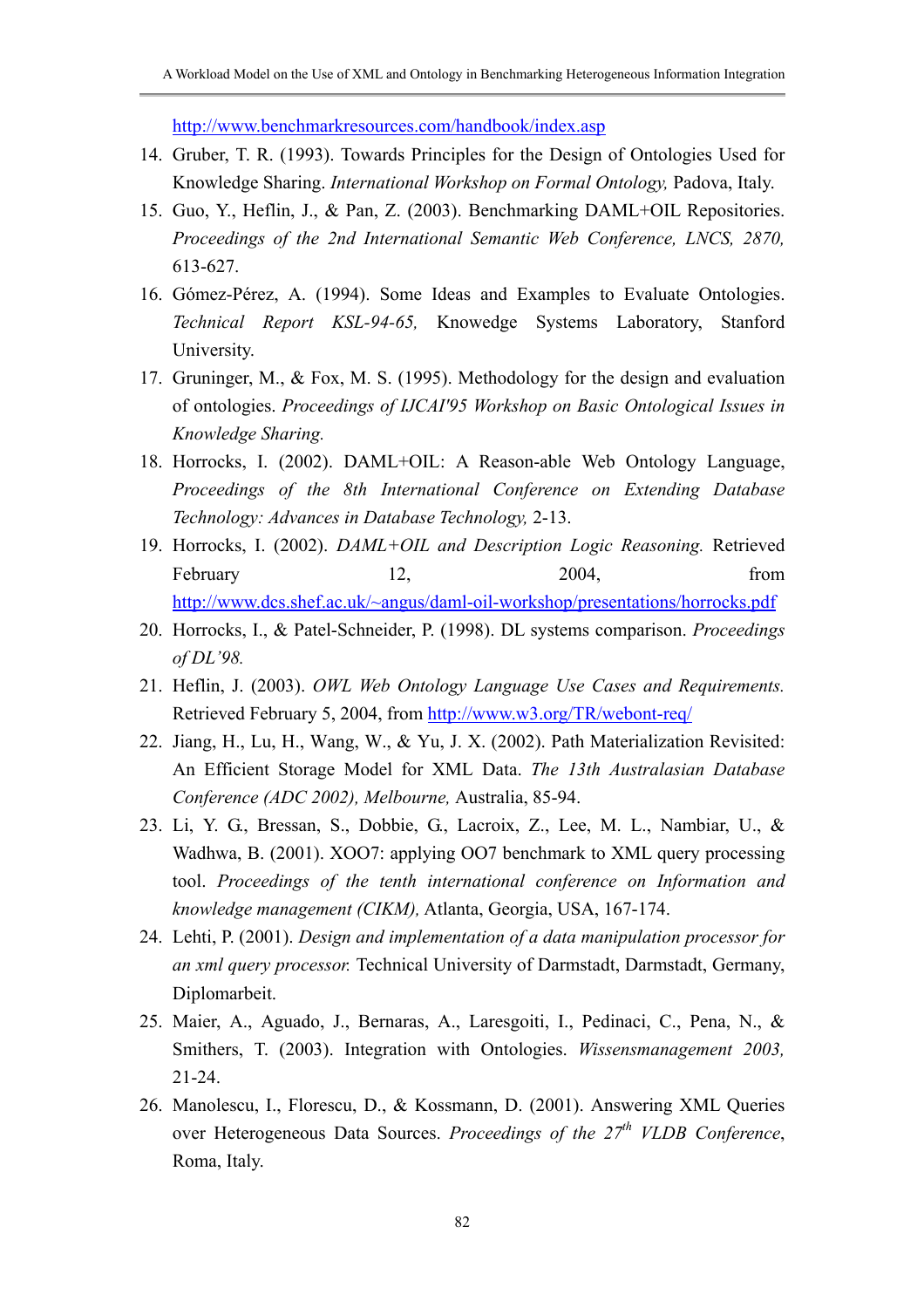- 27. Nambiar, U., Lacroix, Z., Bressan, S., Lee, M. L., & Li, Y. G. (2002). Efficient XML Data Management: An Analysis. *Proceedings of the 3rd International Conference on Electronic Commerce and Web Technologies (ECWeb),* Aix en Provence, France, 87-98.
- 28. Nambiar, U., Lacroix, Z., Bressan, S., Lee, M. L., & Li, Y. G. (2002). Current Approaches to XML Management. *IEEE Internet Computing Journal, 6(4),* 43-51.
- 29. Noy, N. F., & McGuinness, D. L. (2001). Ontology Development 101: A Guide to Creating Your First Ontology. *Stanford Knowledge Systems Laboratory Technical Report KSL-01-05 and Stanford Medical Informatics Technical Report SMI-2001-0880.*
- 30. Noy, N. F., & Musen, M. A. (2002). Evaluating Ontology-Mapping Tools: Requirements and Experience. *Proceedings of the OntoWeb-SIG3 Workshop EON 2002 at EKAW 2002,* Siguenza, Spain, 1-14.
- 31. Omelayenko B. (2002). Ontology-Mediated Business Integration. *Proceedings of the 13-th EKAW 2002 Conference,* Siguenza, Spain, LNAI 2473, 264-269.
- 32. Rys, M. (2002). *Proposal for an xml data modification language.* Microsoft Corp., Redmond, WA, Proposal.
- 33. Schmidt, A., Waas, F., Manegold, S., & Kersten, M. (2003). A Look Back on the XML Benchmark Project. *Lecture Notes in Computer Science (LNCS), 2818,* 263-278.
- 34. Schmidt, A. R., Waas, F., Kersten, M. L., Florescu, D., Manolescu, I., Carey, M. J., & Busse, R. (2001). The XML Benchmark Project. *Technical Report INS-R0103,* CWI, Amsterdam, The Netherlands.
- 35. Schmidt, A., Waas, F., Kersten, M., Florescu, D., Carey, M. J., Manolescu, I., & Busse, R. (2001). Why and how to benchmark XML databases. *ACM SIGMOD Record, 30(3),* 27-32.
- 36. Schmidt, A. R., Waas, F., Kersten, M. L., Carey, M. J., Manolescu, I., & Busse, R. (2002). XMark: A Benchmark for XML Data Management. *Proceedings of the International Conference on Very Large Data Bases (VLDB)*, Hong Kong, China, 974-985.
- 37. Sengupta, A., & Mohan, S. (2003). *[Formal and conceptual models for XML](http://www.indiana.edu/~isdept/research/papers/tr137-1.pdf) [structures - the past, present and future](http://www.indiana.edu/~isdept/research/papers/tr137-1.pdf).* Retrieved January 30, 2004, from <http://www.indiana.edu/~isdept/research/papers/tr137-1.pdf>
- 38. Stevens, R., Goble, C.A., & Bechhofer, S. (2000). Ontology-based Knowledge Representation for Bioinformatics. *Briefings in Bioinformatics, 1(4),* 398-414.
- 39. Suarez-Figueroa, M. C., & Gomez-Perez, A. (2003). Results of Taxonomic Evaluation of RDF(S) and DAML+OIL ontologies using RDF(S) and